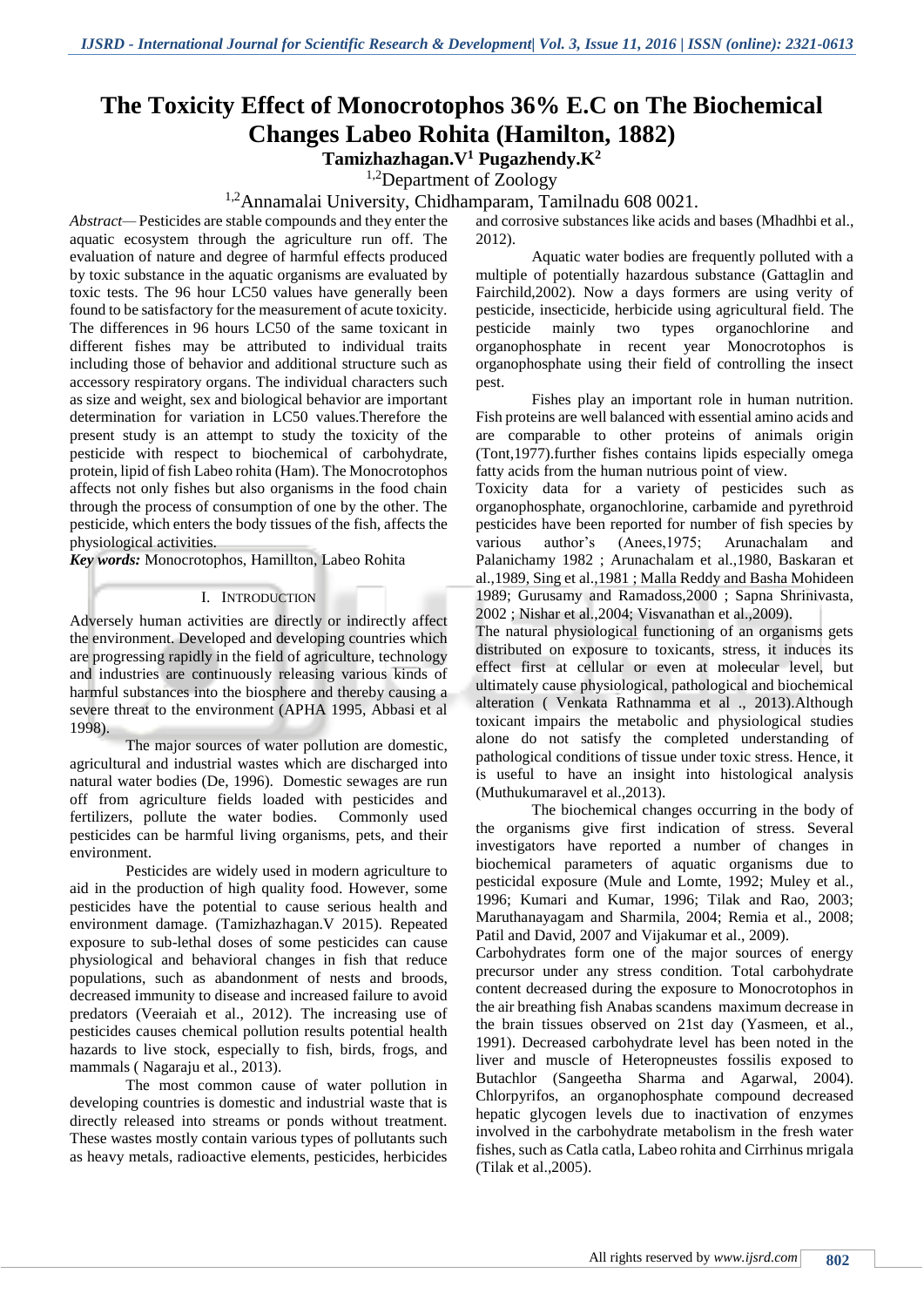Protein being the essential substance is needed for growth and development and also serves as energy source during the stress condition. The total protein level of muscle and liver decreased in freshwater telelost fish, Channa punctatus exposed to Nuvacron (Sastry and Dasgupta, 1991). Decreasing trends have been reported in gill, liver, muscle and brain tissues of O. mossambicus exposed to Quinalphos (Durairaj and Selvarajan, 1992).

Lipids are generally triglylerides that can serve as metabolic reserves. Phospholipids showed a rapid decrease since it is actively degraded due to the pesticidal stress (Herpert et al., 1977). Pant et al.,(1987) reported decrease in liver lipid content of Barbus chonchonius exposed to Aldiocarb for 15 and 30 days.

In general, the end points used in toxicity studies are mortality, survival and growth with acute toxicity tests, the parameters are quite appropriate, but for long-term sublethal concentration's these relevant parameters are difficult to ascertain (Sulekha et al.,2002).

Organophosphate (OP) pesticides are finding increasing use in recent years since they are biodegradable therefore persist in the environment only for a short time. Because of their low persistence, repeated applications of these pesticides are being practiced for the control of pests in agricultural fields and thereby large quantities find their way into water bodies (Jyothi and Narayan, 1999). Hence, In the present study is an estimation of biochemical components such as total carbohydrates, protein and total lipids, in the muscle liver kidney and Histology of Gill and Brain then hematology studies of the fresh water fish in Labeo rohita (Hamilton 1882). exposed in monocrotophos.

Now a days farmers are using monocrotophos in their field for controlling the insect pest. Residual of these pesticide an alters in to the ecosystem and disturb the healthy environment and aquatic forms. Aquatic farm contains fish and other organism. But the fish is mostly affected by pesticide residuals

# II. MATERIALS AND METHODS

# *A. Acclimatization:*

Healthy freshwater fish, Labeo rohita of the weight (15  $\pm 1$ g) and length (8.0  $\pm$  0.5 cm) were selected for the experiment and were collected from the local commercially culture farm near Kumbakonam. Fish were screened for any pathogenic infections. Glass contamination aquaria were washed with 1% KMnO4 to avoid fungal contamination and then dried in the sun light.. Healthy fishes were then transferred to glass aquaria (35´20´20 cm) containing dechlorinated tap water. The characteristics feature of the tape water as follows :

Fish were acclimatized to laboratory conditions for 10 to 15 days prior to experimentation. The rate of mortality during acclimatization was less than 10%. They were regularly fed with commercial food. Chlorinated tap water was changed daily to remove faces and food remnants.

# *B. Toxicity Test:*

Toxicity tests were conducted in accordance with standard methods (APHA, 1992). Stock solution of monocrotophos 36% EC with a concentration of 0.1 ml per liter (equivalent to 1 ppm) was prepared in distilled water. Based on the progressive bisection of interval on a logarithmic scale, log

concentrations were fixed after conducting the range finding test. The fish were starved for 24 hours prior to their use in the experiments as recommended by storage to avoid any interference in the toxicity of pesticides by excretory products. After the addition of the toxicant into the test tank with 10 liters of water having twenty fish, mortality was recorded after 24, 48, 72 and 96 hours. Five replicates were maintained simultaneously. Percent mortality was calculated and the values were transferred into probit scale.

Probit analysis was carried out as suggested by Finney (1971). Regression lines of probit against logarithmic transformations of concentrations were made. Confidential limits (upper and lower) of the regression line with chi-square test were calculated by a computerized program SPSS Version 14 for Finney's (1971) probit analysis.

# III. BIOCHEMICAL ANALYSIS

# *A. Total Carbohydrate Estimation:*

The total carbohydrate content was estimated by the technique of Roe (1955). A 10% homogenate of tissue was prepared using 5% TCA and this was centrifuged at 3000 rpm for 10 minutes. Samples were cooled in the dark at room temperature for 30 minutes. The supernatant was collect and the optical density was measured in a spectrophotometer (Hitachi 2205) at a wavelength of 620 nm a blank reading. Blank was prepared by mixing 1 ml of distilled water with 4 ml of Biuret reagent. The total carbohydrate content in mg/g of tissue.

# *B. Total Protein Estimation:*

Protein was estimated by the method of Lowry et al., (1951). 1% tissue homogenate were prepared in 10% TCA and centrifuged at 3000 rpm for 15 minutes. The gal set was dissolved in 1 ml of 1N NaOH to the above 5 ml of alkaline copper reagent was added and after 10 minutes, 0.5 ml of folin phenol reagent was measured after was added and rapidly The moisture content was estimated by subtracting the dry weight (dried in a hot air oven) of the muscle tissue from the known wet of the muscle tissue.

# *C. Lipid Estimation:*

The total lipids were extracted by the method of Floch et al.,( 1957) to find out total lipid, known volume of experiment samples were homogenized with 1 ml of methonal and 2 ml of chloroform to which again 2ml of chloroform : methanol (2:1 v/v) was added and mixed thoroughly. To this, 0.2 ml-0.09 % sodium chloride solution was added. The above mixture was poured into separately funnel, mixed and allowed to stand for few hours.

 The lower phase was separated and 0.5 ml of extract was measured and poured into a clean test tube. It was allowed to try in vacuum dedicators over silica gel, dissolved in 0.5 ml concentrated sulphuric acid and mixed well. The tube was plugged with non- absorbent cotton wool and placed in a boiling water bath for 10 minutes and the tubes were cooled at room temperature. 0.3 ml of this acid digest was taken for experimental analysis. 0.5 mg of cholesterol For stand and,0.5 ml of distilled water for blank separately. To each tube, 5ml of vanillin reagent was added. Mixed well and allowed to stand for half an hour and the developed color were measured at 250 nm.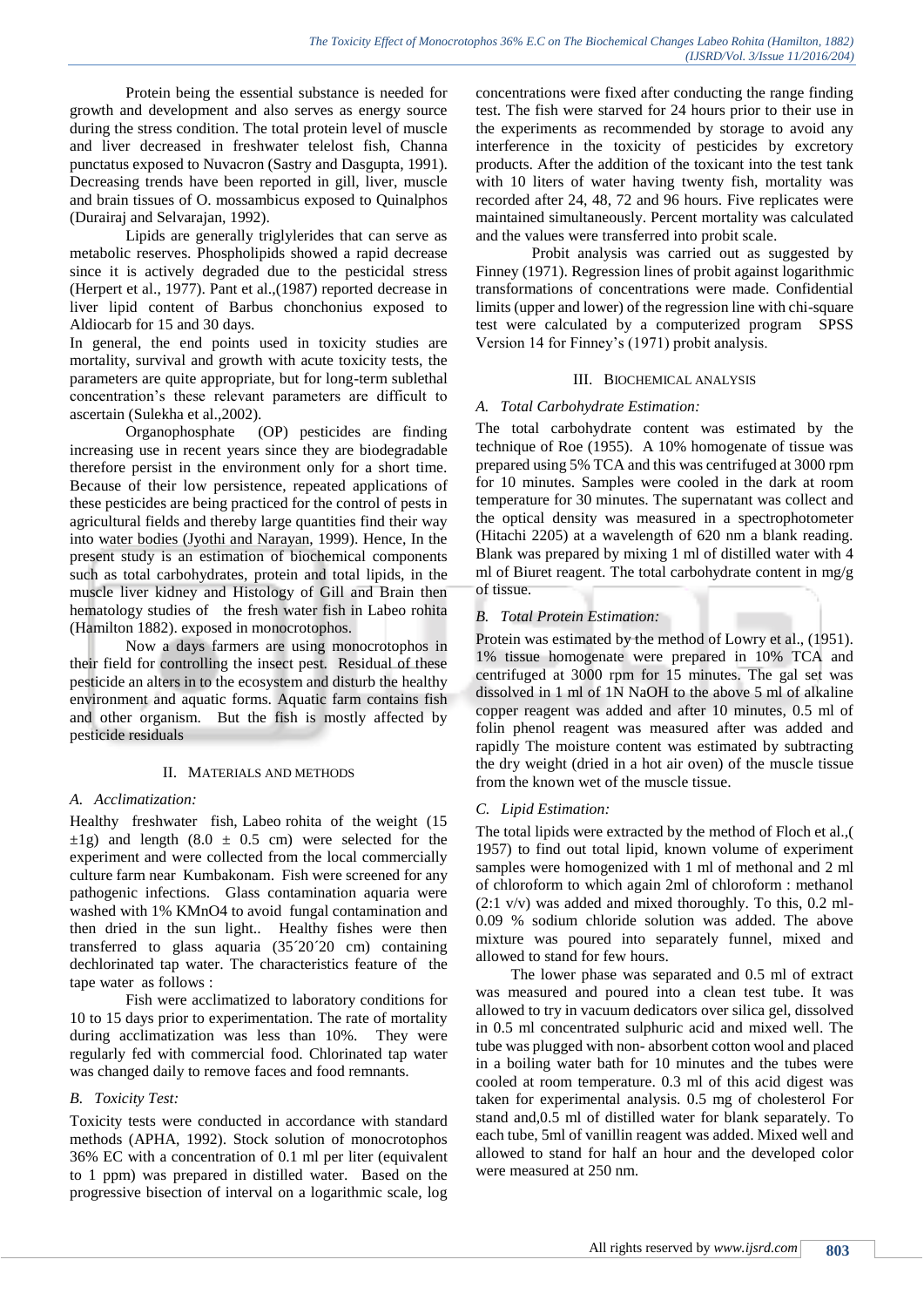# IV. RESULTS

# *A. Carbohydrate :*

During the course of experiments observation were made to estimate how the animal reacts to the toxicity effect of the pesticide Monocrotophos. From the table (1) it is evident that the normal carbohydrate in muscle 7.54 mg/g after the exposure period of 24 hrs. The carbohydrate was reduced to 6.83 mg/g and 5.91 mg/g 4.77 mg/g respectively for 48, 72, 96 hrs of exposure period. The fish was introduced at sublethal concentration 0.40ppm the carbohydrate was reduced to 24 hrs 6.27 mg/g and 96 hrs 3.81 mg/g respectively for hours of exposure period. The pesticide Monocrotophos the carbohydrate content decreased order. Like liver carbohydrate From the table (2) it is evident that the normal carbohydrate in liver 18.55 mg/g after the exposure period of 24 hrs. The carbohydrate was reduced to 18.48 mg/g and 18.45 mg/g 18.39 mg/g respectively for 48, 72, 96 hrs of exposure period. The fish was introduced at sublethal concentration 0.40ppm the carbohydrate was reduced to 24 hrs 14.51 mg/g and 96 hrs 13.71 mg/g respectively for hours of exposure period.

From the table (3) it is evident that the normal carbohydrate in kidney 1.55 mg/g after the exposure period of 24 hrs. The carbohydrate was reduced to 1.18 mg/g and 1.05 mg/g respectively for 48, 72, 96 hrs of exposure period. The fish was introduced at sublethal concentration 0.40ppm the carbohydrate was reduced to 24 hrs 1.05 mg/g and 96 hrs 0.53 mg/g respectively for hours of exposure period.

# *B. Protein:*

From the table (1) it is evident that the normal protein in muscle 24.27 mg/g after the exposure period of 24 hrs. The carbohydrate was reduced to 21.98 mg/g and 20.12 mg/g 18.82 mg/g respectively for 48, 72, 96 hrs of exposure period. The fish was introduced at sublethal concentration 0.40ppm the protein was reduced to 24 hrs 22.75 mg/g and 96 hrs 17.40 mg/g respectively for hours of exposure period. The pesticide Monocrotophos the protein content decreased order. From the table (2) it is evident that the normal protein in liver 24.24 mg/g after the exposure period of 24 hrs. The protein was reduced to 24.0 mg/g and 23.77 mg/g 23.55 mg/g respectively for 48, 72, 96 hrs of exposure period. The fish was introduced at sublethal concentration 0.40ppm the protein was reduced to 24 hrs 19.95 mg/g and 96 hrs 19.41 mg/g respectively for hours of exposure period. The pesticide Monocrotophos the protein content decreased order.

From the table (3) it is evident that the normal protein in kidney 10.71 mg/g after the exposure period of 24 hrs. The protein was reduced to 10.59 mg/g and 10.41 mg/g 10.33 mg/g respectively for 48, 72, 96 hrs of exposure period. The fish was introduced at sublethal concentration 0.40ppm the protein was reduced to 24 hrs 8.25 mg/g and 96 hrs 7.83 mg/g respectively for hours of exposure period. The pesticide Monocrotophos the protein content decreased order.

# *C. Lipid:*

From the table (1) it is evident that the normal lipid in muscle 1.95 mg/g after the exposure period of 24 hrs. The lipid was reduced to 1.85 mg/g and 1.83 mg/g 1.65 mg/g respectively for 48, 72, 96 hrs of exposure period. The fish was introduced at sublethal concentration 0.40ppm the protein was reduced to 24 hrs 1.89 mg/g and 96 hrs 1.53 mg/g respectively for

hours of exposure period. The pesticide Monocrotophos the lipid content decreased order. From the table (2) it is evident that the normal lipid in liver 8.1 mg/g after the exposure period of 24 hrs. The lipid was reduced to 7.51 mg/g and 6.94 mg/g 6.54 mg/g respectively for 48, 72, 96 hrs of exposure period. The fish was introduced at sublethal concentration 0.40ppm the lipid was reduced to 24 hrs 6.15 mg/g and 96 hrs 5.55 mg/g respectively for hours of exposure period. The pesticide Monocrotophos the lipid content decreased order.

From the table (3) it is evident that the normal lipid in kidney 3.09 mg/g after the exposure period of 24 hrs. The lipid was reduced to 2.85 mg/g and 2.73 mg/g 2.61 mg/g respectively for 48, 72, 96 hrs of exposure period. The fish was introduced at sublethal concentration 0.40ppm the lipid was reduced to 24 hrs 2.43 mg/g and 96 hrs 2.01 mg/g respectively for hours of exposure period. The pesticide Monocrotophos the lipid content decreased order.

Table 1: Total Carbohydrate ,protein ,lipid contents in the muscles of L.rohita control and 0.40ppm sublethal

concentration of monocrotophos 36%.EC. at various time intervals (values are expressed in mos.)

| $\mu$ and $\mu$ and $\mu$ and $\mu$ and $\mu$ and $\mu$ and $\mu$ |                    |                    |                    |                    |  |  |
|-------------------------------------------------------------------|--------------------|--------------------|--------------------|--------------------|--|--|
| <b>Muscles</b>                                                    |                    | Hours of Exposure  |                    |                    |  |  |
| Carbohydr                                                         | 24                 | 48                 | 72                 | 96                 |  |  |
| ate                                                               | Hours              | Hours              | Hours              | Hours              |  |  |
| Control                                                           | $7.54 \pm$<br>0.19 | $6.83 \pm$<br>0.19 | 5.91 $\pm$<br>0.04 | $4.77 \pm$<br>0.09 |  |  |
| Treatment                                                         | $6.27 +$<br>0.61   | $6.05 \pm$<br>0.02 | $4.86 \pm$<br>0.03 | $3.81 \pm$<br>0.02 |  |  |
| $\%$<br>Changes                                                   | 16.8               | 11.0               | 17.7               | 20.12              |  |  |

| Value are Mean $\pm$ SD of six observation – or + indicate |  |  |                                               |  |
|------------------------------------------------------------|--|--|-----------------------------------------------|--|
|                                                            |  |  | percentage decrease or increase over control. |  |

| Muscle<br>S    | <b>Hours of Exposure</b> |                     |                     |                     |  |  |
|----------------|--------------------------|---------------------|---------------------|---------------------|--|--|
| Protein        | 24<br>Hours              | 48<br><b>Hours</b>  | 72<br>Hours         | 96 Hours            |  |  |
| Control        | $24.27 +$<br>0.05        | 21.98<br>± 0.02     | $20.12 \pm$<br>0.04 | $18.82 \pm$<br>0.03 |  |  |
| Treatm<br>ent  | $22.75 +$<br>0.03        | 19.89<br>$\pm 0.12$ | $19.25 \pm$<br>0.06 | $18.40 \pm$<br>0.08 |  |  |
| $\%$<br>Change | 6.2                      | 9.5                 | 4.32                | 2.23                |  |  |

| Value are Mean $\pm$ SD of six observation – or + indicate |
|------------------------------------------------------------|
| percentage decrease or increase over control.              |

| <b>Muscles</b>  | Hours of Exposure  |                    |                    |                    |  |
|-----------------|--------------------|--------------------|--------------------|--------------------|--|
| Lipid           | 24 Hours           | 48 Hours           | 72 Hours           | 96 Hours           |  |
| Control         | $1.95 \pm$<br>0.01 | $1.85 \pm$<br>0.01 | $1.83 \pm$<br>0.01 | $1.65 \pm$<br>0.01 |  |
| Treatme<br>nt   | $1.89 \pm$<br>0.02 | $1.88 \pm$<br>0.01 | $1.79 \pm$<br>0.01 | $1.53 \pm$<br>0.01 |  |
| $\%$<br>Changes | 3.07               | $-1.62$            | 2.18               | 7.27               |  |

Value are Mean  $\pm$  SD of six observation – or + indicate percentage decrease or increase over control.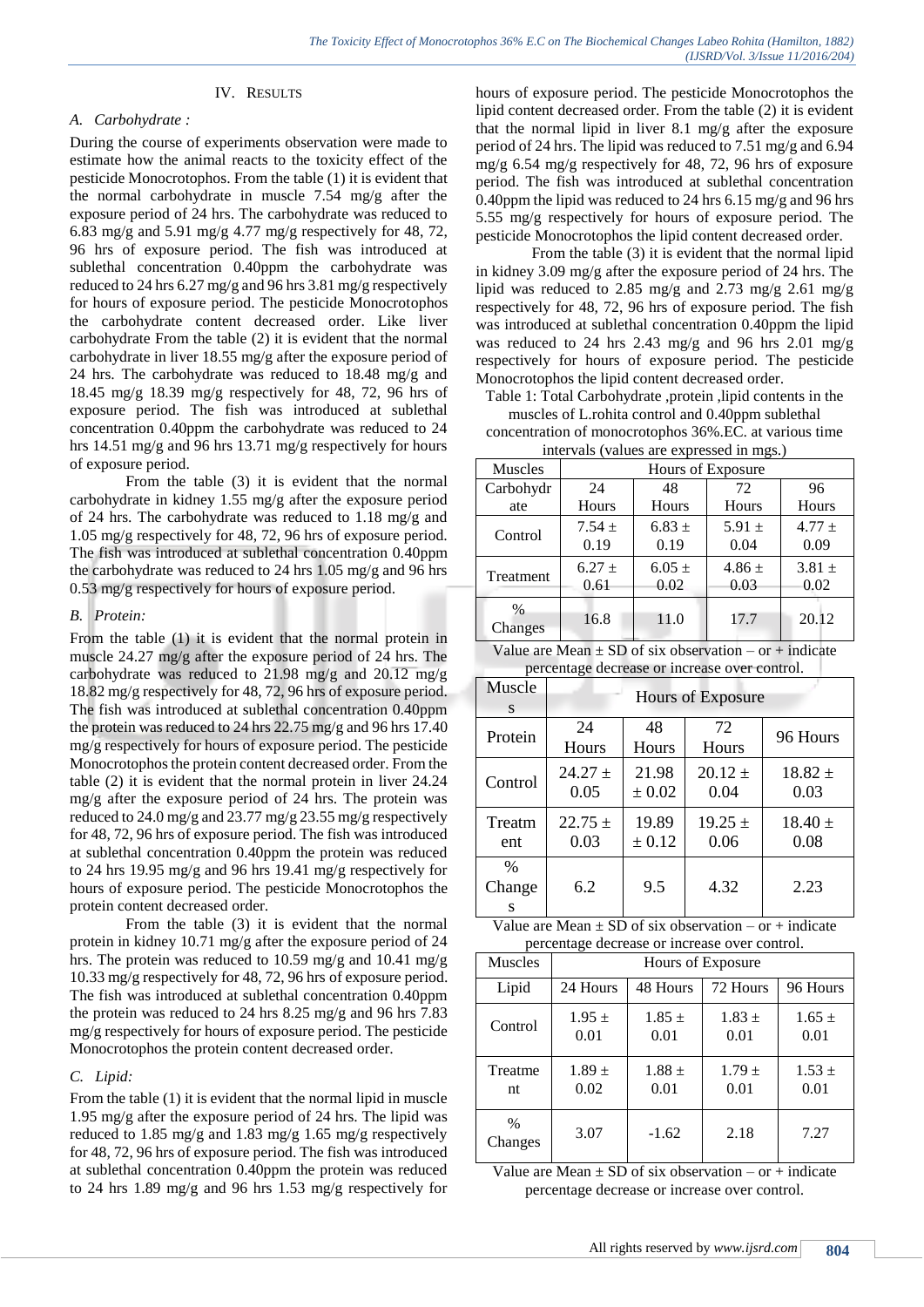Table 2: Total Carbohydrate ,protein ,lipid contents in the Liver of L.rohita control and 0.40ppm sublethal concentration of monocrotophos 36%.EC. at various time intervals (values are expressed in mgs.)

| mervals (values are expressed in migs.) |                   |                     |                   |                     |  |  |
|-----------------------------------------|-------------------|---------------------|-------------------|---------------------|--|--|
| Liver                                   |                   | Hours of Exposure   |                   |                     |  |  |
| Carbohyd<br>rate                        | 24 Hours          | 48 Hours            | 72 Hours          | 96 Hours            |  |  |
| Control                                 | $18.55 +$<br>0.02 | $18.48 \pm$<br>0.02 | $18.45 +$<br>0.01 | $18.39 \pm$<br>0.02 |  |  |
| Treatmen                                | $14.51 +$<br>0.02 | $14.13 +$<br>0.01   | $13.99 +$<br>0.02 | $13.71 +$<br>0.01   |  |  |
| $\%$<br>Changes                         | 21.7              | 23.5                | 24.17             | 25.4                |  |  |

Value are Mean  $\pm$  SD of six observation – or  $+$  indicate percentage decrease or increase over control.

| percentage accrease of increase over control. |             |                   |             |             |  |  |
|-----------------------------------------------|-------------|-------------------|-------------|-------------|--|--|
| Liver                                         |             | Hours of Exposure |             |             |  |  |
|                                               | 24          | 48                | 72          | 96          |  |  |
| Protein                                       | Hours       | Hours             | Hours       | Hours       |  |  |
| Control                                       | $24.24 \pm$ | $24.00 \pm$       | 23.77       | $23.55 \pm$ |  |  |
|                                               | 0.02        | 0.02              | $\pm 0.01$  | 0.01        |  |  |
| Treatm                                        | $19.95 \pm$ | $19.89 \pm$       | $19.59 \pm$ | $19.41 \pm$ |  |  |
| ent                                           | 0.01        | 0.01              | 0.01        | 0.01        |  |  |
| $\%$                                          |             |                   |             |             |  |  |
| Change                                        | 17.6        | 17.12             | 17.58       | 17.57       |  |  |
| S                                             |             |                   |             |             |  |  |

Value are Mean  $\pm$  SD of six observation – or + indicate percentage decrease or increase over control.

| percentage accrease of mercase over control. |                    |                    |                    |                    |  |  |  |
|----------------------------------------------|--------------------|--------------------|--------------------|--------------------|--|--|--|
| Liver                                        |                    | Hours of Exposure  |                    |                    |  |  |  |
| Lipid                                        | 24 Hours           | 48 Hours           | 72 Hours           | 96 Hours           |  |  |  |
| Control                                      | $8.11 \pm$<br>0.19 | $7.51 \pm$<br>0.19 | $6.54 \pm$<br>0.13 | 5.95 $\pm$<br>0.05 |  |  |  |
| Treatme<br>nt                                | $6.15 \pm$<br>0.01 | 5.91 $\pm$<br>0.05 | $5.79 +$<br>0.01   | $5.55 \pm$<br>0.01 |  |  |  |
| $\%$<br>Changes                              | 31.86              | 21.30              | 11.46              | 6.72               |  |  |  |

Value are Mean  $\pm$  SD of six observation – or + indicate percentage decrease or increase over control. Table 3: Total Carbohydrate, protein ,lipid contents in the

Kidney of L.rohita control and 0.40ppm sublethal concentration of monocrotophos 36%.EC. at various time intervals (values are expressed in mgs.)

| kidney          | Hours of Exposure |            |            |            |  |
|-----------------|-------------------|------------|------------|------------|--|
| Carbohyd        | 24                |            | 72         | 96         |  |
| rate            | Hours             | 48 Hours   | Hours      | Hours      |  |
| Control         | $1.55 \pm$        | $1.18 \pm$ | $1.05 \pm$ | $0.87 +$   |  |
|                 | 0.03              | 0.019      | 0.01       | 0.03       |  |
| Treatment       | $1.05 \pm$        | $0.89 \pm$ | $0.66 \pm$ | $0.53 \pm$ |  |
|                 | 0.01              | 0.01       | 0.13       | 0.02       |  |
| $\%$<br>Changes | 32.25             | 24.57      | 37.14      | 39.08      |  |
|                 |                   |            |            |            |  |

Value are Mean  $\pm$  SD of six observation – or + indicate percentage decrease or increase over control.

| Kidney          | Hours of Exposure   |                     |                     |                     |  |
|-----------------|---------------------|---------------------|---------------------|---------------------|--|
| Protein         | 24 Hours            | 48 Hours            | 72 Hours            | 96 Hours            |  |
| Control         | $10.71 \pm$<br>0.01 | $10.59 \pm$<br>0.01 | $10.41 \pm$<br>0.01 | $10.33 \pm$<br>0.01 |  |
| Treatme<br>nt   | $8.25 \pm$<br>0.02  | $8.13 +$<br>0.01    | $8.01 \pm$<br>0.01  | $7.83 \pm$<br>0.01  |  |
| $\%$<br>Changes | 22.96               | 23.22               | 23.05               | 24.20               |  |

Value are Mean  $\pm$  SD of six observation – or + indicate percentage decrease or increase over control.

| Kidney                   | Hours of Exposure  |                    |                    |                    |  |
|--------------------------|--------------------|--------------------|--------------------|--------------------|--|
| Lipid                    | 24<br>Hours        | 48 Hours           | 72<br>Hours        | 96<br>Hours        |  |
| Control                  | $3.09 \pm$<br>0.01 | $2.85 \pm$<br>0.01 | $2.73 +$<br>0.01   | $2.61 \pm$<br>0.09 |  |
| Treatme<br>nt            | $2.43 +$<br>0.01   | $2.31 \pm$<br>0.01 | $2.13 \pm$<br>0.01 | $2.01 \pm$<br>0.01 |  |
| $\frac{0}{0}$<br>Changes | 21.35              | 18.94              | 21.97              | 22.98              |  |

Value are Mean  $\pm$  SD of six observation – or + indicate percentage decrease or increase over control.



Fig. 1: Total Carbohydrate contents in the muscles of L. rohita control and 0.40ppm sublethal concentration of monocrotophos 36%.EC. at various time intervals (values are expressed in mgs.)



Fig. 2: Total Protein contents in the muscles of L. rohita control and 0.40ppm sublethal concentration of monocrotophos 36%.EC. at various time intervals (values are expressed in mgs.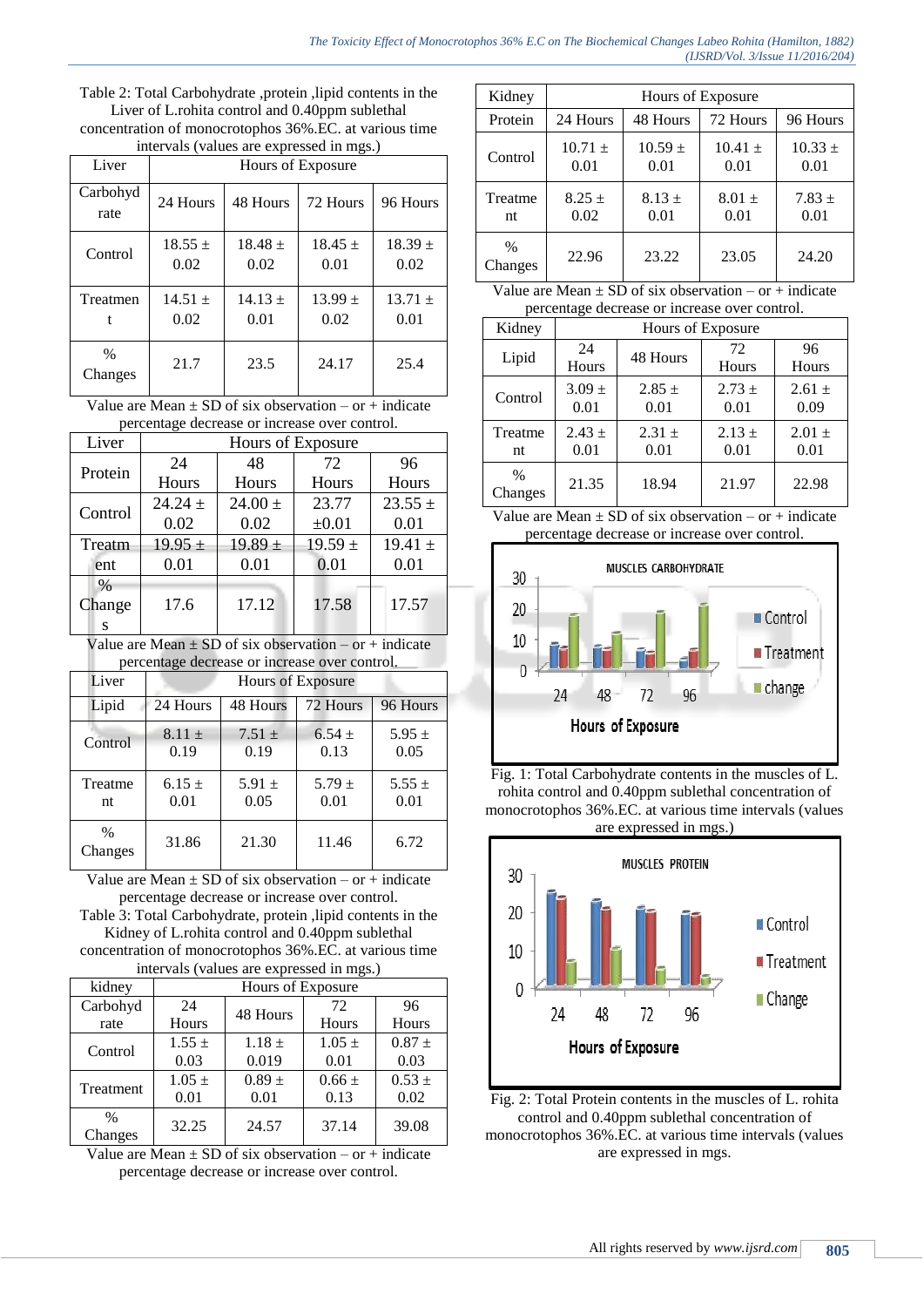

Fig. 3: Total Lipid contents in the muscles of L.rohita control and 0.40ppm sublethal concentration of monocrotophos 36%.EC. at various time intervals (values are expressed in mgs.



Fig. 4: Total Carbohydrate contents in the Liver of L.rohita control and 0.40ppm sublethal concentration of monocrotophos 36%.EC. at various time intervals (values are expressed in mgs.)



Fig. 5: Total Protein contents in the Liver of L.rohita control and 0.40ppm sublethal concentration of monocrotophos 36%.EC. at various time intervals (values are expressed in mgs.)







Fig. 7: Total Carbohydrate contents in the Kidney of L.rohita control and 0.40ppm sublethal concentration of monocrotophos 36%.EC. at various time intervals (values are expressed in mgs.)



Fig. 8: Total Protein contents in the Kidney of L.rohita control and 0.40ppm sublethal concentration of monocrotophos 36%.EC. at various time intervals (values are expressed in mgs.)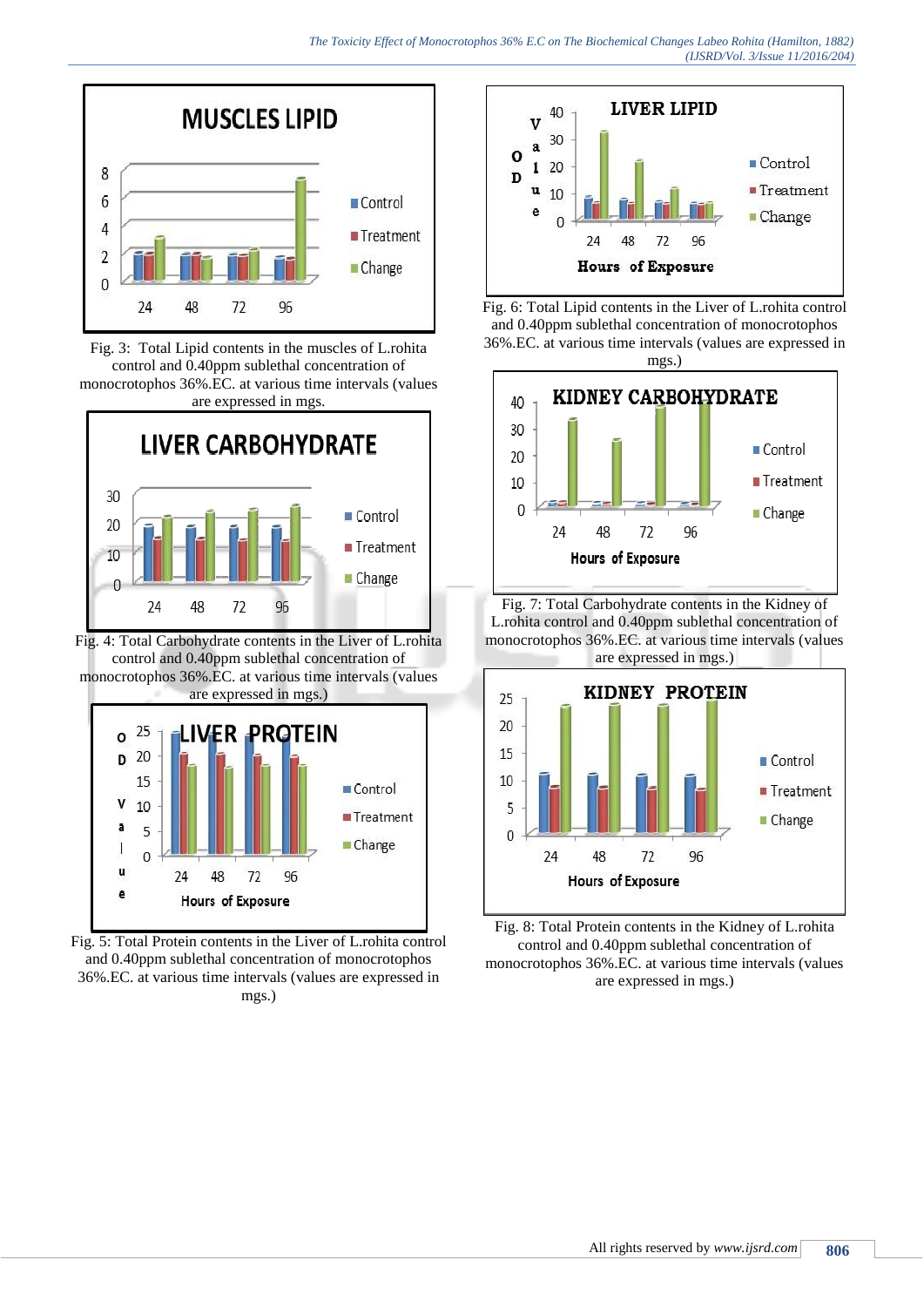

Fig 9 : Total Lipid contents in the Kidney of L.rohita control and 0.40ppm sublethal concentration of monocrotophos 36%.EC. at various time intervals (values are expressed in mgs.)

#### V. DISCUSSION

The movements in animal were effected with the help of muscle. The following are the principal constituents of muscle : water 75%, protein 20%, minerals and organic compounds 5%. Proteins are perhaps the most essential and typical of all the constitution's of living cells. Proteins constitute the fabric material of protoplasm. Apart from formation of protoplasm, protein is an important constituent of the various cellular membranes in conjugation with lipids. Most of the biological active compounds are proteins including enzymes. The use of protein fuels is limited because they cannot be stored like lipids and carbohydrates.

Proteins are complex substance with high molecular weight forming not only the structural framework, but also gears and levers of the operating machinery in the living body. Proteins are useful for the polypeptide chains of amino acid molecules. The proteins are useful for the transport and storage. Specific proteins transport many small molecule and ions. A protein complex that guides the formation of neural networks in higher organisms. The primary function of protein food is to supply the amino acids needed for the growth, repair and general maintenance of the structural and catalytic machineries of living.

Carbohydrate and protein are the chief nutrients of the animals. They have a variety of functions. The carbohydrate supplies energy in the form of ATP molecules, which are formed during TCA cycle. The proteins in different tissues differ in composition and properties.

In the present study the protein content in the muscle and liver kidney of labeo rohita is decreased with the low concentration of pesticide Monocrotophos. Even with the same concentration longer exposure resulted in decreased amount of protein content (Table : 1,2  $\&$  3) which indicates that the tissue protein undergoes proteolysis. The result in the production of free amino acids, which are used in TCA cycle for energy production under, stresses (Muthukumaravel et al., 2013). There are similar reports of effects of toxicants on total protein in other fishes by (Veeraiah et al., 2013) (Nagaraju 2013) Mule et al.,(2007).

In the present study the result obtained clearly indicate that there was a decreased amount of protein and glycogen content to resist the effect of pesticides. That is to provide immediately energy to the fighting elements of the body and protect all systems of the body from the harmful effect of the pesticide.

With regard to carbohydrate in the fish exposed to different hours of exposure of pesticide Monocrotophos there was no much change within 24 hours of treatment with low concentration 0.040 ppm fish kept prolonged exposure up to 96 hours the carbohydrate content was observed in decreased amount (table:1,2and 3) the carbohydrate content was found more and more in decreased.

Such reduction in stored carbohydrate content has been reported in Labeo rohita exposed to Monocrotophos (Venkata Rathnamma 2013), effect of Monocrotophos was reported by (Sulekha 2011). A fall in carbohydrate levels clearly indicates its rapid utilization to meet the enhanced energy demands in pesticides treated individuals through glycolysis or hexose monophosphate pathway (Nagaraju 2013).

The term lipid was used by the biochemist to describe that group of substances of animal origin, which is insoluble in water, but soluble in fat solvents. All cells contain lipid in the form of globules scattered in the cytoplasm. The concentration is much higher in cells forming adipose tissue. In the present study hours of exposure periods has decreased amount of lipid.

#### **REFERENCES**

- [1] Abbasi SA, Abbasi N, and Soni R., 1998. Heavy metal in the environment, 1st. Ed. Mital Publication, New Delhi, India.
- [2] Anees, M.A., 1975. Acute toxicity of four organophosphours insecticides to fresh water teleost Channa punctatus. Park . j .Zoo., 7: 135.
- [3] APHA (American Public Health Assosciation).,1992. Standard Methods of water and wastewater. 18th ed. American water works Association, Water Environment Federation Publication. APHA, Washongton D.C.
- [4] Arunachalam, S and Palanichamy, S., 1982. Sublethal effects of carboryl on surfacing behavior and food utilization in the air breathing fish Macropods cupanus. Physiol. Behav., 29: 23-27.
- [5] Baskaran, P.,Palanichamy,S., Balasubramanian,M.P.,1989. Effect of pesticides on protein metabolism in Mystus vittatus. J.Ecobiol., 1(2): 90-97.
- [6] De, A.K. 1996. Environmental Chemistry, 3rd edition. New Age International Pvt. Ltd. New Delhi.
- [7] Durairaj, S. and V.R. Selvarajan.,1992.Influence of Quinalphos, an organophosphorus pesticide on the biochemical constituents of the tissues of fish Oreochromis mossambicus. J. Environ. Biol., 13(3): 181- 185.
- [8] Finney, D.J., 1971. Probit Analysis. Cambridge Univ. Press, London. Folch, J., M. Lees and S.H. Sloane-Stanley, 1957. A simple method for isolation and purification of total lipids from animal tissues. J. Biol. Chem., 226: pp.497-507.
- [9] Gurusamy,K and Ramadoss, V., 2000. Impact of DDT on oxygen consumption and opercular activity of Lepidocephalichthys thermalis. J. Ecotoxicol. Environ. Monit., 10(4): 239-248.